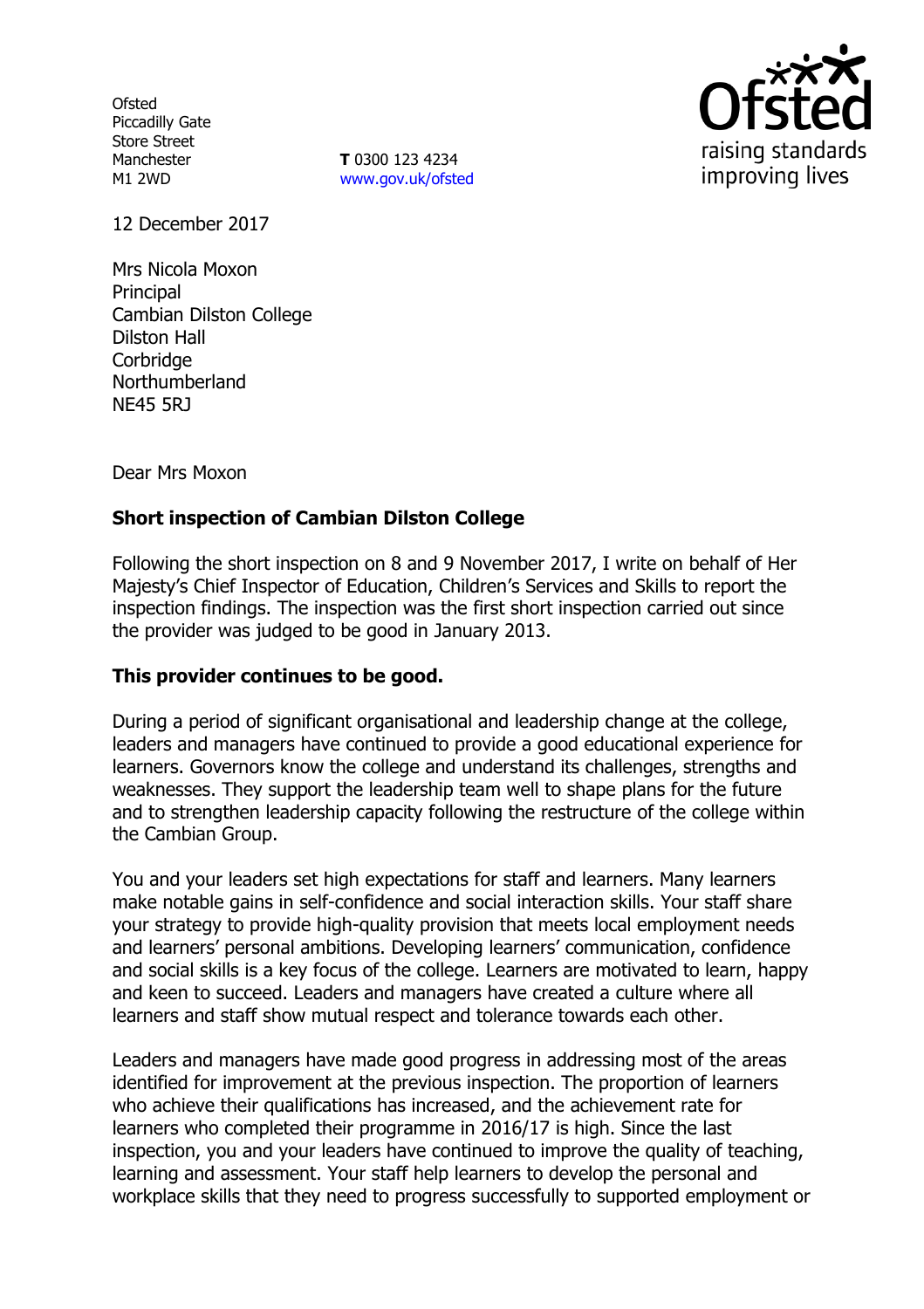

a long-term work placement. You have made progress in improving the recording of learners' progress towards achieving their qualifications and their personal development targets. However, you recognise that the monitoring of learners' progress requires further development to enable leaders, managers and governors to increase the rate of improvement further. You have introduced an electronic monitoring system, and staff are beginning to make better use of this system to record learners' targets and progress. A small minority of staff have yet to exploit its full benefits to support all learners to develop their skills and knowledge.

# **Safeguarding is effective.**

You and your managers ensure that safeguarding arrangements are effective, and you take appropriate actions to safeguard learners. As a result, learners are safe while attending college and when participating in external activities.

Safeguarding procedures are fit for purpose. All staff have received enhanced checks on their suitability for employment through the Disclosure and Barring Service (DBS), and managers record these in an up-to-date single central register. Managers review DBS checks every three years.

Leaders have implemented a comprehensive 'Prevent' duty action plan after conducting a full risk assessment. Staff receive regular updates on safeguarding issues, such as child protection, radicalisation and extremism, to ensure that they can spot early signs of concern. Staff have a good understanding of safeguarding, and they know to whom they should report safeguarding issues if they arise. Managers have good links with the Local Safeguarding Children Board and other agencies, including the local authority, behavioural specialists and housing accommodation services. Leaders and staff make appropriate referrals when the need arises.

Managers and staff effectively support learners to consider their own safety and well-being. Teachers discuss the risks of radicalisation and extremism with learners. Most learners have an awareness of radicalisation and extremism and can explain the importance of keeping themselves safe on social media and when socialising or talking to strangers. Learners report that terrorism is 'a bad thing', and can recall how staff discuss topics with them, such as the attacks on New York in 2001. Learners demonstrate a good awareness of personal safety while travelling in the local community. They benefit from useful workshops run by external services that cover topics such as e-safety, sexual relationships and well-being.

# **Inspection findings**

■ Leaders and governors use the self-assessment process to evaluate accurately the progress that they make in key areas of the college's work. Governors challenge leaders well to improve performance in many areas of the college's work, such as the quality and use of resources, the quality of care, and the use of funding for specialist support. However, governors do not receive sufficiently clear or helpful reports on learners' progress and achievements. As a result, they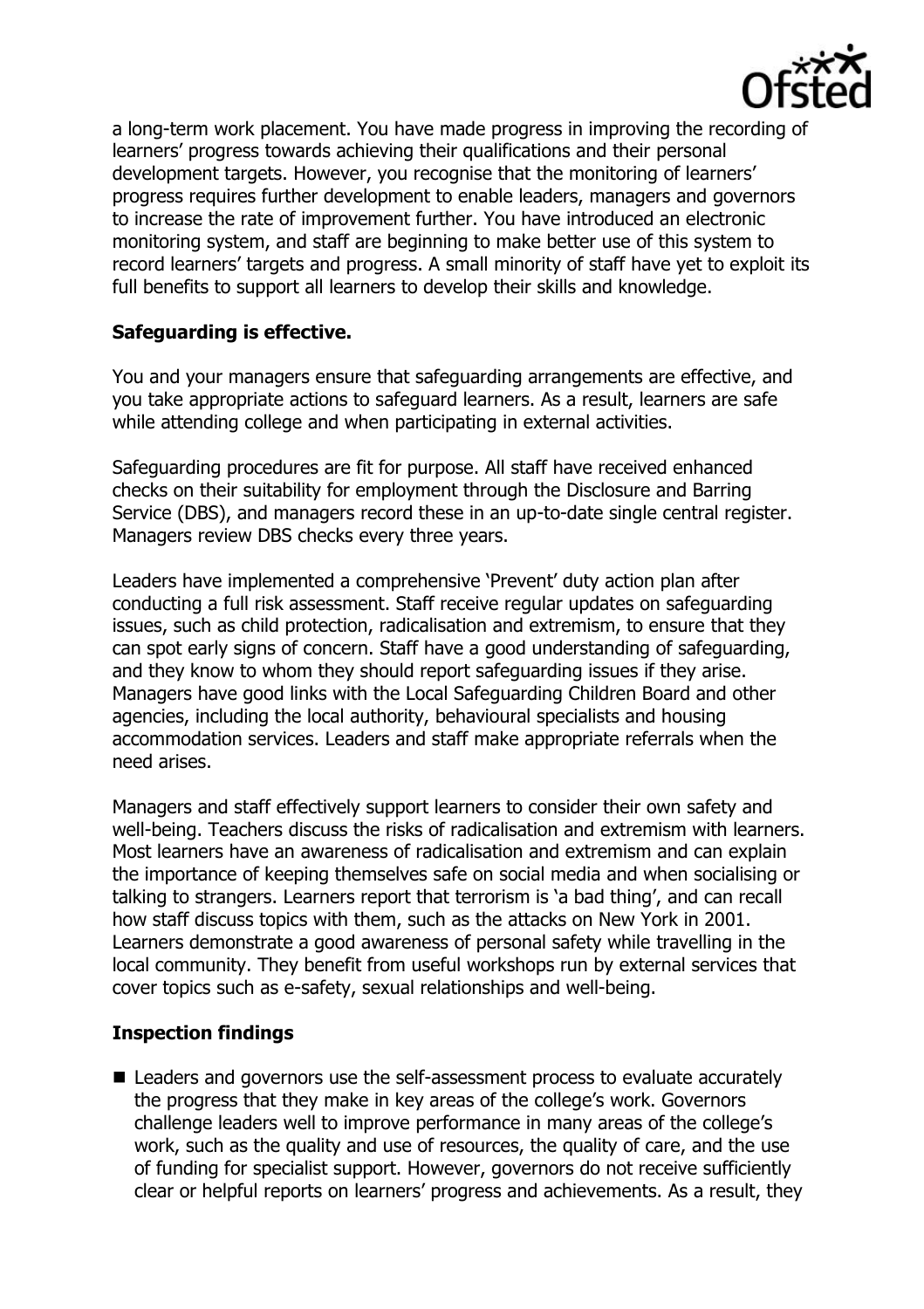

do not provide sufficient challenge to leaders to ensure that learners are developing their academic skills, including their English and mathematical skills, sufficiently.

- Leaders evaluate the quality of lessons effectively through lesson observations, and provide training for teachers to improve aspects of their practice. However, managers' feedback to learning support staff following observations and appraisals does not provide consistently clear and helpful training objectives to enhance further the effectiveness of support which, in a small minority of lessons, is not effective enough.
- Learners make good progress towards achieving their qualifications and their personal and social development targets. Most learners gain relevant work experience in the college. For example, learners serve customers and deal with money in the college café. A high proportion of learners complete external work placements with supportive employers in, for example, retail stores, supermarkets and charity shops, and with the National Trust. Learners develop independence skills effectively; they make decisions and understand that making mistakes is part of the learning process.
- Learners make good progress in developing their communication skills. This helps them to interact well with staff, peers and visitors. Learners improve their confidence and their ability to interact socially. For example, learners who lacked the confidence to go out independently now participate fully in community life.
- All learners in practical sessions benefit from realistic working environments, and they work to professional standards to accomplish tasks. In catering sessions, learners prepare the main course that is served at lunchtime in the college's canteen. In practical workshop sessions, learners develop woodwork and painting skills by renovating old furniture. Learners benefit from realistic work projects and, as a result, develop their employability skills well.
- Learners improve their mathematical skills effectively through stimulating learning activities and the effective use of personal targets. Teachers encourage learners to use estimating and multiplication skills to decide on the number of plates required for kitchen service. In craft sessions, learners discuss how different shapes, including three-dimensional objects, are used to form the piece they are producing.
- Learners develop their literacy skills well through teachers' reinforcement of technical language. They benefit from useful glossaries of terms, which help them to recap previous learning topics. For example, in pottery sessions, learners demonstrate good knowledge of why air holes are required in clay to prevent it from exploding in the kiln.
- Teachers reinforce learners' information and communication technology skills very effectively in lessons. Learners demonstrate good technology skills and confidently use assistive technology and interactive whiteboards to complete tasks such as mapping images to sentences.
- Staff assess learners' skills in English and mathematics effectively at the start of their programme. They use this information well to enrol learners onto an appropriate level of programme and to set personal targets to develop learners'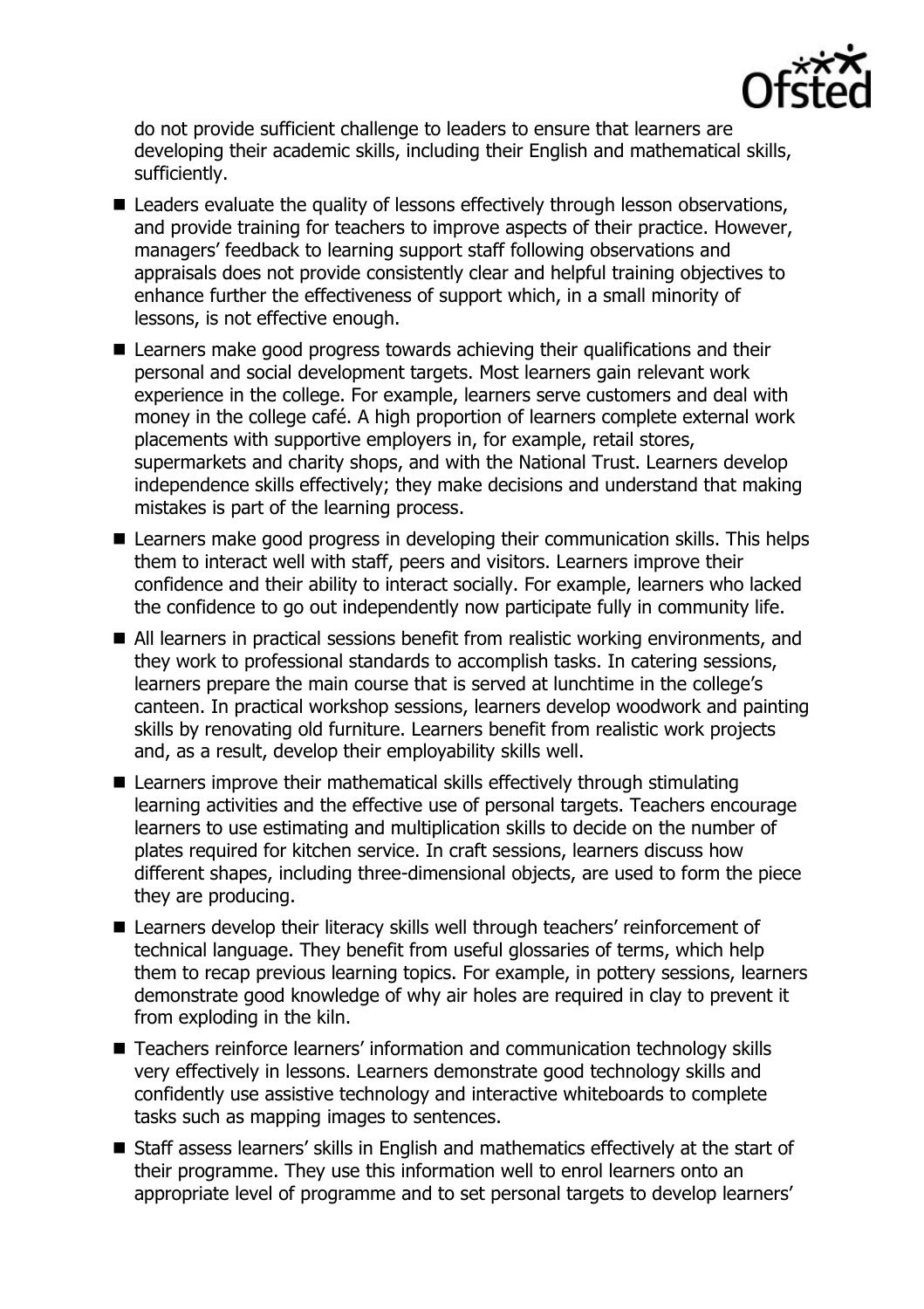

skills. Many learners achieve their English and mathematics personal targets. However, a small proportion of learners who transferred to the college from a regional network group are making less than expected progress towards achieving their functional skills qualifications. This is because leaders have not received accurate information about these learners' starting points. Staff have reassessed learners' starting points and are working hard to develop learners' initial confidence in English and mathematics and ensure that learners are studying at an appropriate level.

- Teachers and support staff effectively use information about learners' abilities at the start of their programme to provide well-matched support and programmes of study that enable learners to settle into college quickly. Teachers ensure that learning is stimulating and is focused on improving learners' independent living and work skills. Consequently, a high proportion of learners achieve their personal goals and have a greater awareness of how to care for themselves.
- Support in relation to career ambitions and job options is good. It provides learners with useful opportunities to test out their vocational learning at other providers or trial job roles with supportive employers. On completion of their programmes, a high proportion of learners move into employment or study vocational courses at a higher level at other colleges.
- In most cases, teachers' management of learning support is effective and helps to maximise the progress that learners make in lessons. Learners benefit from a good range of symbolised resources to aid understanding. Speech and language therapists make good contributions to the learning experience. Occupational therapists and learning support staff work well with learners to improve their mobility and coordination. Behaviour management strategies are effective, and any incidents are diffused quickly and efficiently.

## **Next steps for the provider**

Leaders and those responsible for governance should ensure that:

- reporting of the progress and skills that learners develop is clear and helpful, and enables governors to challenge leaders to increase the rate of improvement further
- leaders and managers use performance data effectively to analyse and monitor all aspects of learners' progress, particularly performance in accredited learning
- all staff and managers use the new system for monitoring learners' progress effectively to ensure that learners achieve to their full potential
- $\blacksquare$  they enhance further the skills of learning support staff through helpful staff development following lesson observations.

I am copying this letter to the Education and Skills Funding Agency. This letter will